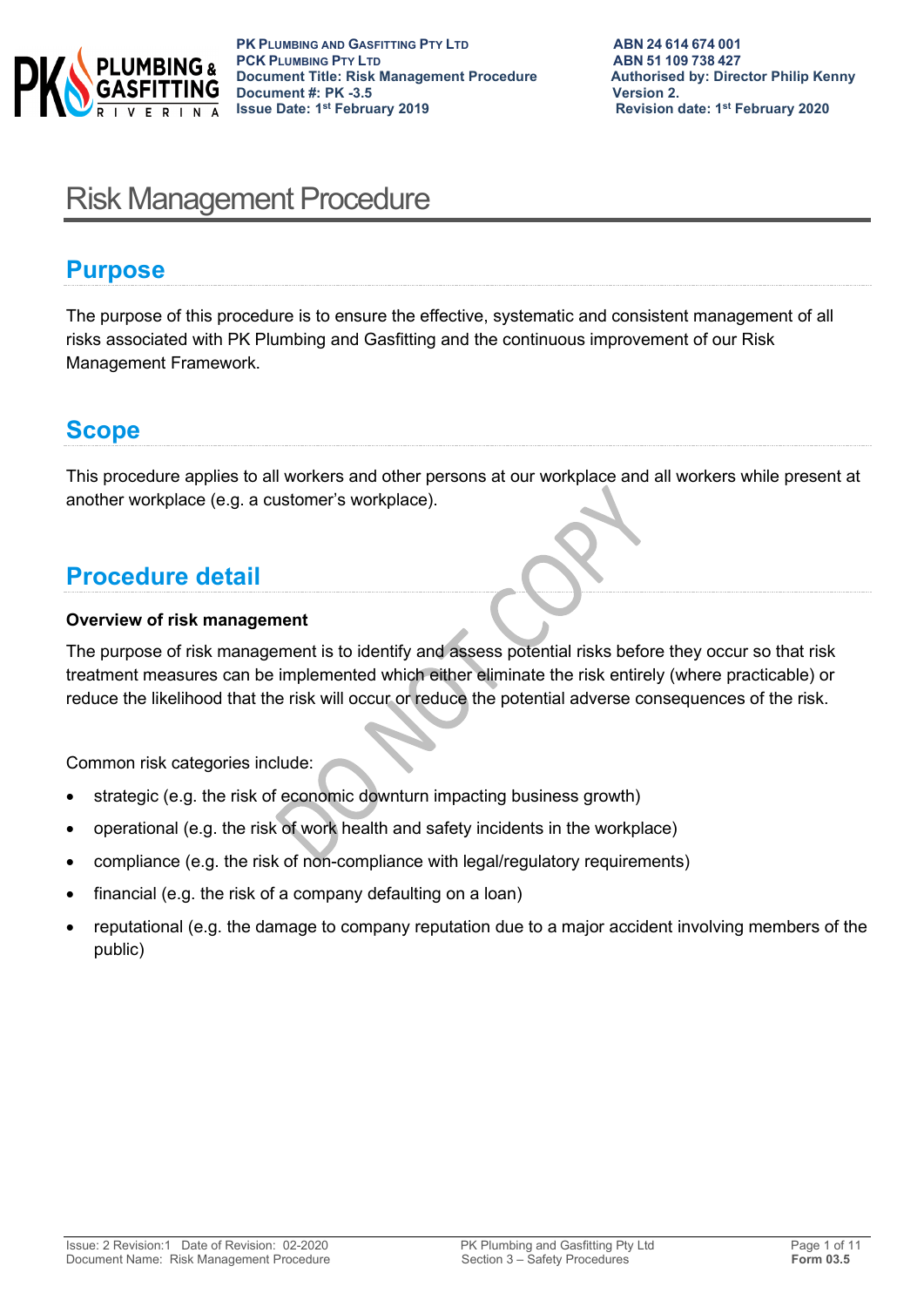

**PK PLUMBING AND GASFITTING PTY LTD ABN 24614674001**<br> **PCK PLUMBING PTY LTD ABN 51109738427 PCK PLUMBING PTY LTD**<br> **PCK PLUMBING PTY LTD**<br> **Document Title: Risk Management Procedure** Authorised by: Director Philip Kenny **Document Title: Risk Management Procedure Authorised by: Authorised by: Philip Represent Authorised by: Philip Represent Authorised by: Director Philip Represent Authorised by: Philip Represent Authorised by: Philip Repre Document #: PK -3.5 Issue Date: 1st February 2019** 

**Revision date: 1st February 2020** 

#### **Risk Management Framework**

Our Risk Management Framework sets out the key stages of the risk management process and the supporting processes. Further explanation of each stage is provided below the diagram.



#### **Establish the context**

This stage defines the basic parameters for risk management and sets the scope for the rest of the risk management process. The context includes:

- the external context in which we operate (e.g. regulators, competitors, external stakeholders)
- our internal context (e.g. our goals, strategies, culture, internal stakeholders)
- our risk management context (e.g. our risk management objectives, strategies, risk appetite and risk tolerance, balanced with the costs, benefits and required resources)
- our risk criteria (e.g. the criteria against which we evaluate risks, for example, health and safety, legal, financial)

Note: This stage does not need to be repeated for each individual risk management activity. This stage should only be repeated when there are significant changes to our external, internal or risk management contexts or risk criteria.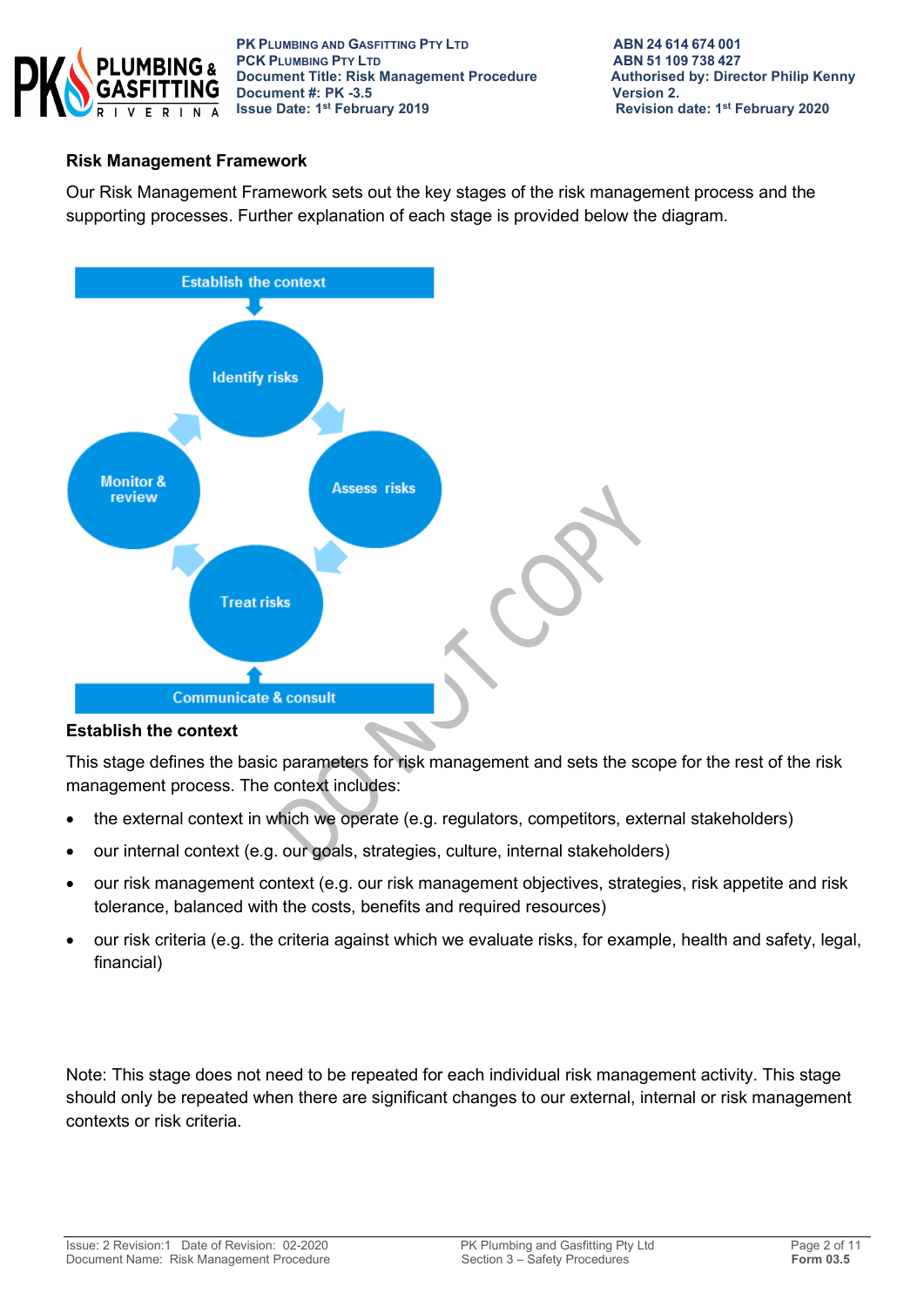

#### **Identify risks**

This stage can either take place at initialisation or during maintenance.

During initialisation, this stage identifies the individual risks to be managed in our workplace by systematically identifying what can happen, when, where, how, why and to who. The aim is to generate a comprehensive list of risks which will form the basis of our Risk Register.

During maintenance, this stage works in conjunction with the Monitor and Review stage to identify whether:

- implemented control measures result in new risks
- reported hazards, near-misses or incidents highlight new risks
- new activities, processes, equipment etc. result in new risks

This stage will incorporate recommendations from the:

- Hazard Observation Form (where a hazard has been observed)
- Incident Report Form (where an incident has been reported)
- Other Risk Management Framework processes (e.g. review of policies, procedures and data)
- Industry bodies, specialists and representatives

Common identification tools and techniques include checklists, judgements based on experience, analysis of records, audit reports, hazard observation, near miss and incident reports, environmental scanning, brainstorming, workshops and interviews with stakeholders and benchmarking against other industry members.

#### **Assess risks**

This stage involves analysing and then evaluating the identified risks.

Analysing is about developing an understanding of the identified risks and describing each risk. A comprehensive risk description includes the:

- cause (e.g. a lack of training in appropriate handling techniques)
- risk (e.g. manual handling injuries)
- effect/impact (e.g. time off work and compensation claims)

•

• A risk description would then be "Because of a lack of training in appropriate handling techniques, manual handling injuries might occur, leading to time off work and compensation claims."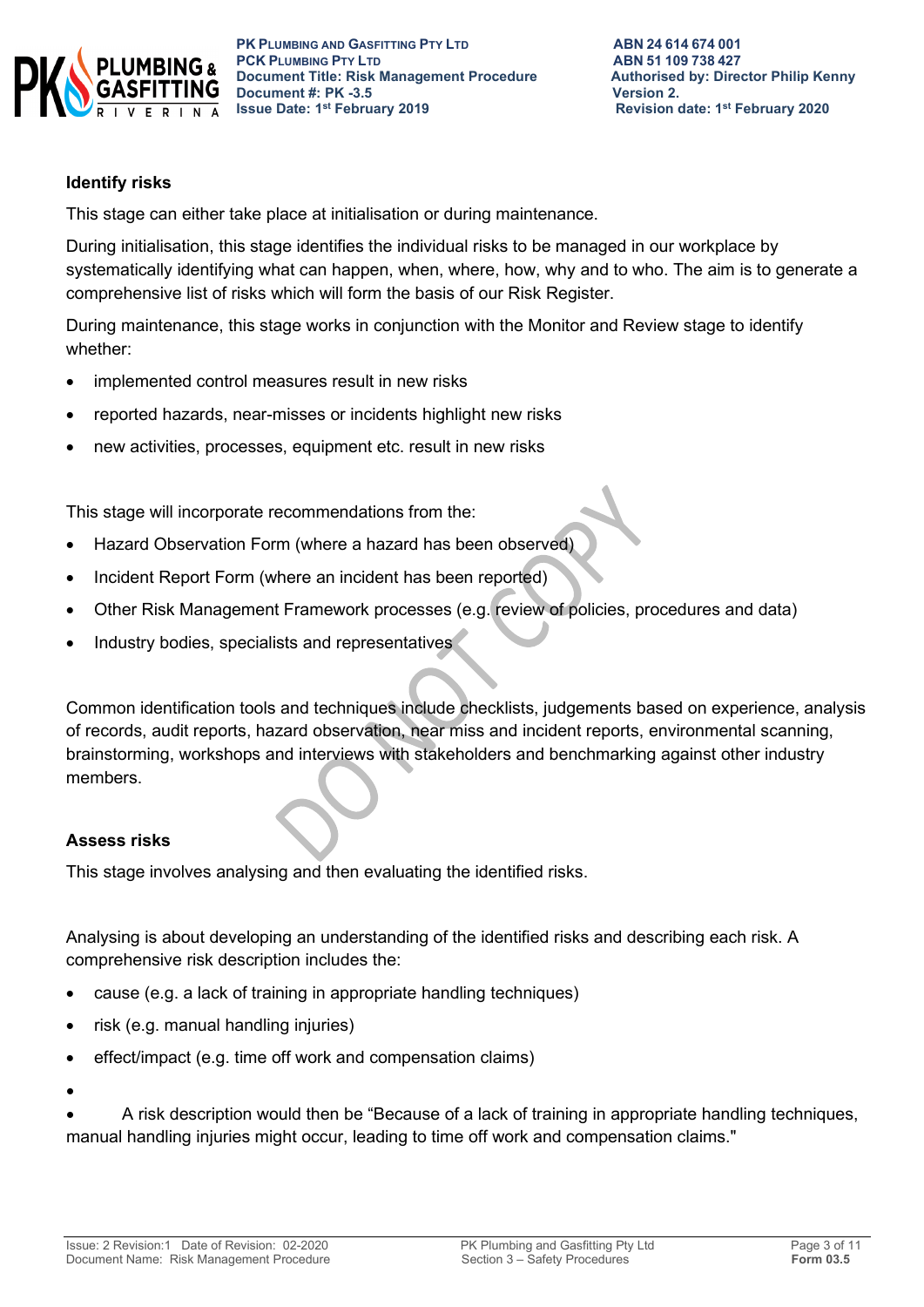

Analysing involves considering the source of each risk and combining the potential consequences with the likelihood that it will occur in order to allocate the risk level. It is important to evaluate the effectiveness of existing controls that have already been implemented from previous risk management activities.

Likelihood and consequences can be estimated using statistical analysis and calculations. Where there is no reliable or relevant data available you should estimate based on an individual or group's informed opinion. Common sources of information include past records, experience, published literature, expert interviews, individual evaluations and simulations.

#### Risk Analysis Table

| <b>Likelihood</b> | <b>Consequences</b> |                 |                 |                 |                |
|-------------------|---------------------|-----------------|-----------------|-----------------|----------------|
|                   | Insignificant       | Minor           | Moderate        | Major           | <b>Severe</b>  |
| Almost certain    | <b>Moderate</b>     | <b>High</b>     | <b>High</b>     | <b>Extreme</b>  | <b>Extreme</b> |
| Likely            | <b>Moderate</b>     | <b>Moderate</b> | <b>High</b>     | <b>High</b>     | <b>Extreme</b> |
| Possible          | Low                 | <b>Moderate</b> | <b>Moderate</b> | <b>High</b>     | <b>Extreme</b> |
| Unlikely          | Low                 | <b>Moderate</b> | <b>Moderate</b> | <b>Moderate</b> | <b>High</b>    |
| Rare              | Low                 | Low             | <b>Moderate</b> | <b>Moderate</b> | <b>High</b>    |

#### Risk Analysis Table - Definitions

| Likelihood          |                                                                                                 |  |
|---------------------|-------------------------------------------------------------------------------------------------|--|
| Almost certain      | The risk is expected to occur in most circumstances                                             |  |
| Likely              | The risk will probably occur in many circumstances                                              |  |
| Possible            | The risk could occur at some time                                                               |  |
| Unlikely            | The risk could occur at some time but is not expected                                           |  |
| Rare                | The risk may occur only in exceptional circumstances                                            |  |
| <b>Consequences</b> |                                                                                                 |  |
| Severe              | Extreme, disastrous, irreparable consequences<br>(e.g. health and safety - multiple fatalities) |  |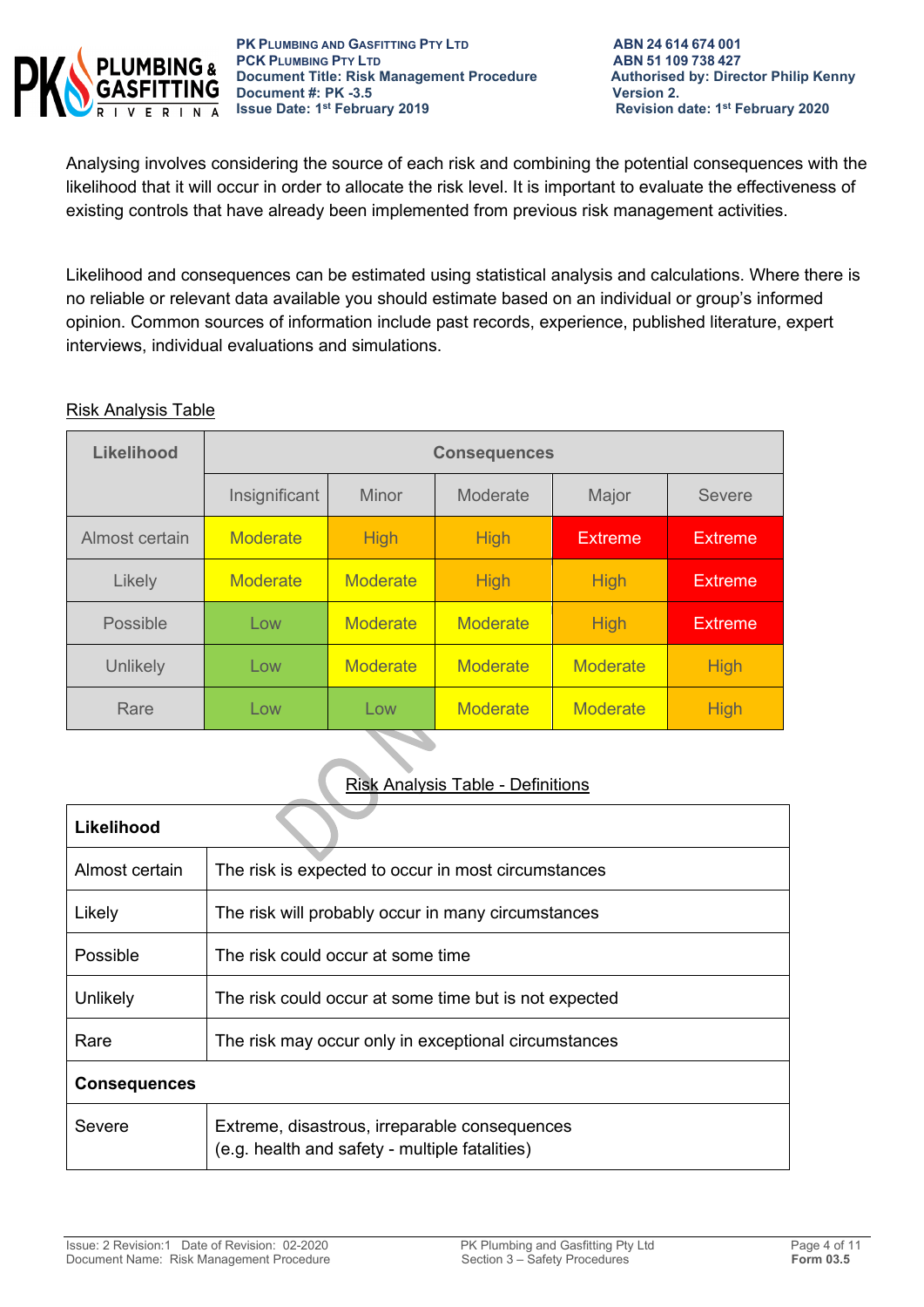

**PK PLUMBING AND GASFITTING PTY LTD**<br> **PCK PLUMBING PTY LTD**<br> **ABN 51 109 738 427 PCK PLUMBING PTY LTD**<br> **PCK PLUMBING PTY LTD**<br> **Document Title: Risk Management Procedure** Authorised by: Director Philip Kenny **Document Title: Risk Management Procedure Authorised by: Philip Authorised by: Philip Renancy Philip Renancy Renancy Philip Renancy Philip Renancy Philip Renancy Philip Renancy Philip Renancy Philip Renancy Philip Renancy Document #: PK -3.5**<br>**Issue Date: 1st February 2019** 

| Major         | Substantial, major, significant consequences<br>(e.g. health and safety – single fatality or injuries requiring hospitalisation) |
|---------------|----------------------------------------------------------------------------------------------------------------------------------|
| Moderate      | Serious, moderate consequences<br>(e.g. health and safety - serious injury requiring medical treatment)                          |
| Minor         | Minimal, minor, low consequences<br>(e.g. health and safety – minor injury requiring medical treatment)                          |
| Insignificant | Small, insignificant, no consequences<br>(e.g. health and safety - no injuries or only minimal first aid required)               |

Evaluating is about using the outcomes of the risk analysis to decide which risks need risk treatment measures and their priority for implementation.

The risk levels allocated during the analysis process are compared with the risk criteria defined during the 'establish the context' stage. All other elements of the external, internal and risk management contexts that were established must also be considered (e.g. regulatory requirements and strategic objectives).

#### Risk Evaluation Table - Example

| <b>Risk levels</b> |                                                                                                                                                |
|--------------------|------------------------------------------------------------------------------------------------------------------------------------------------|
| <b>Extreme</b>     | Immediate risk treatment implementation required<br>Involvement and risk management by Senior Management<br>(e.g. CEO, General Manager)        |
| <b>High</b>        | Risk treatment implementation required<br>Involvement and risk management by Senior Management<br>(e.g. CEO, General Manager)                  |
| <b>Moderate</b>    | Locally managed risk treatment implementation required unless Senior<br>Management approves tolerating the risk without further treatment      |
| Low                | Risk can managed by routine procedures or existing controls unless<br>Senior Management approves tolerating the risk without further treatment |

#### **Treat risks**

This stage involves identifying, assessing, selecting, documenting and implementing the risk treatment options that will eliminate the risks that will not be tolerated or minimise them if elimination is not reasonably practicable.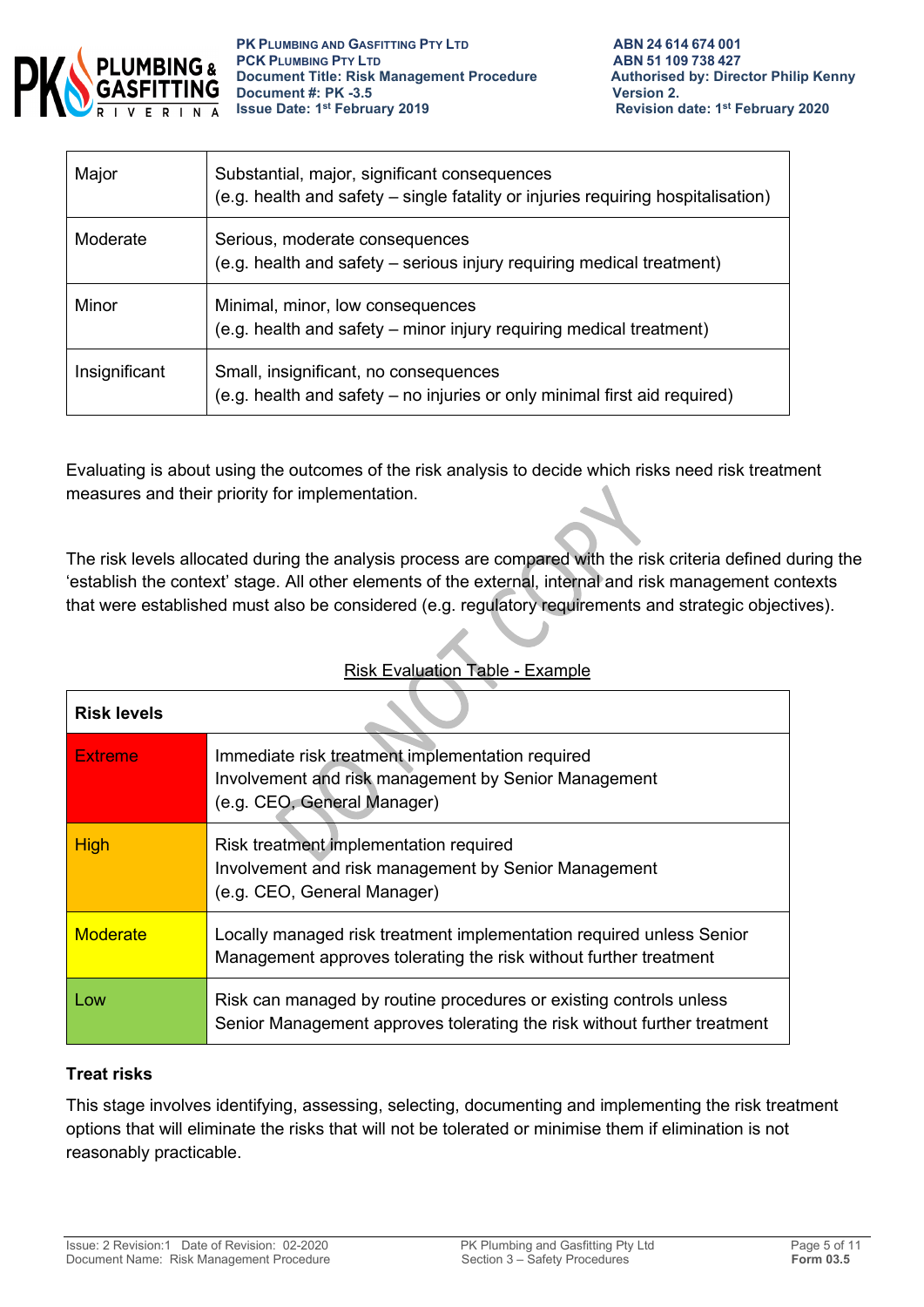

#### Risk Treatment Options Table

| <b>Risk treatment options</b>                   |                                                                                                                                                                       |  |
|-------------------------------------------------|-----------------------------------------------------------------------------------------------------------------------------------------------------------------------|--|
| Eliminate the risk                              | By removing the risk altogether (uses Elimination from the<br>Hierarchy of Controls below)                                                                            |  |
| If you can't eliminate the risk, then consider: |                                                                                                                                                                       |  |
| Reduce or control the<br>risk consequences      | By implementing one or a combination of control measures from<br>Substitution, Isolation, Engineering, Administration and PPE from<br>the Hierarchy of Controls below |  |
| Reduce or control the<br>risk likelihood        | By implementing one or a combination of control measures from<br>Substitution, Isolation, Engineering, Administration and PPE from<br>the Hierarchy of Controls below |  |
| Share the risk                                  | By sharing or transferring ownership and liability for the risk to<br>another party (e.g. partnership, joint venture or insurance)                                    |  |
| Tolerate the risk                               | By making an informed decision to accept the risk at its current risk<br>level                                                                                        |  |

The Hierarchy of Controls is used to rank each treatment option (risk control) from the highest level of protection and reliability to the lowest. You must always aim to eliminate a hazard, which is the most effective control. If this is not reasonably practicable, you must minimise the risk by working through the other alternatives in the hierarchy.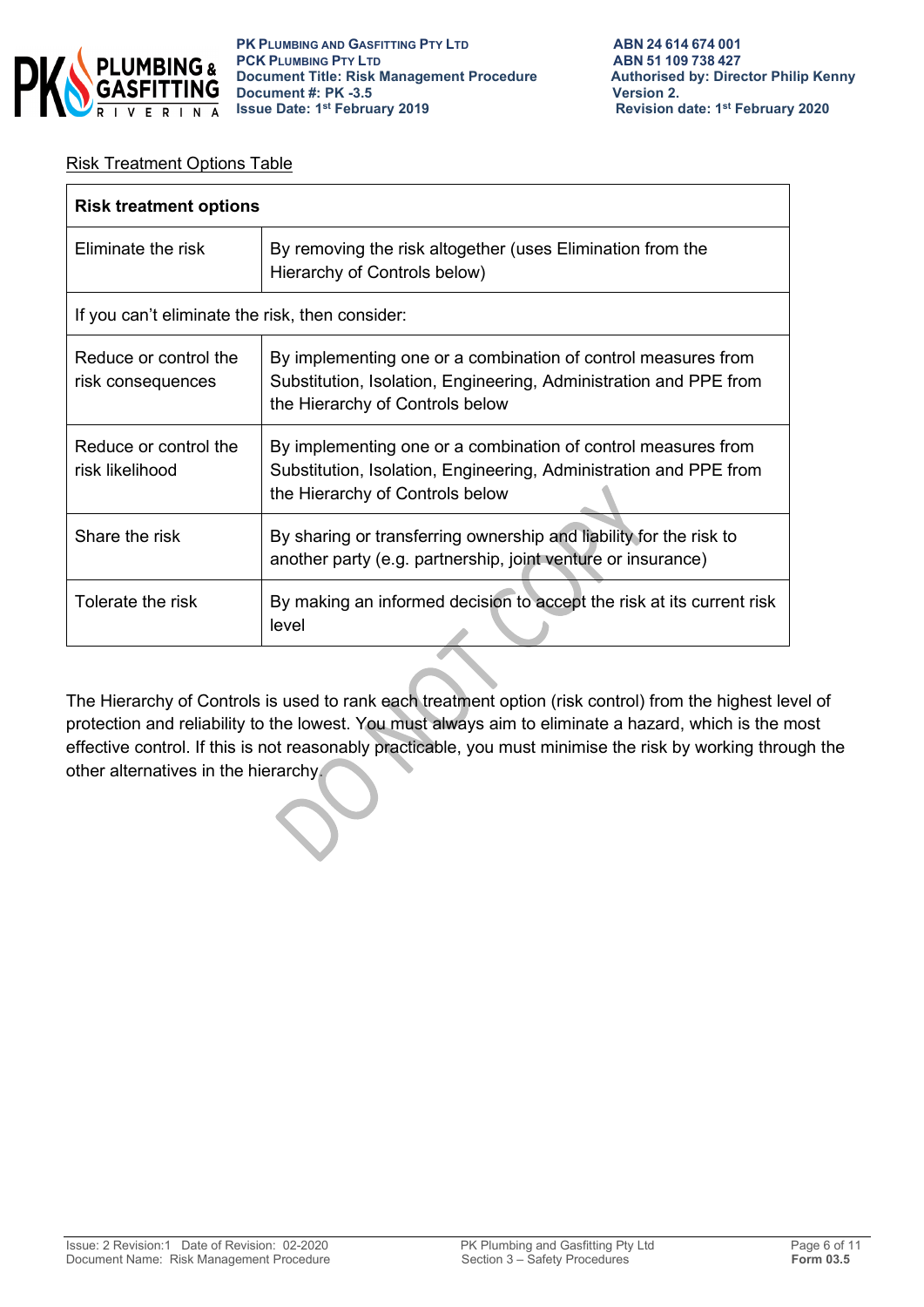

**PK PLUMBING AND GASFITTING PTY LTD ABN 24 614 674 001 PCK PLUMBING PTY LTD**<br> **PCK PLUMBING PTY LTD**<br> **Document Title: Risk Management Procedure** Authorised by: Director Philip Kenny **Document Title: Risk Management Procedure Authorised by: Authorised by: Philip Renally Renally Renally Renally Renally Renally Renally Renally Renally Renally Renally Renally Renally Renally Renally Renally Renally Renall Document #: PK -3.5 Issue Date: 1st February 2019** 

**Revision date: 1st February 2020** 

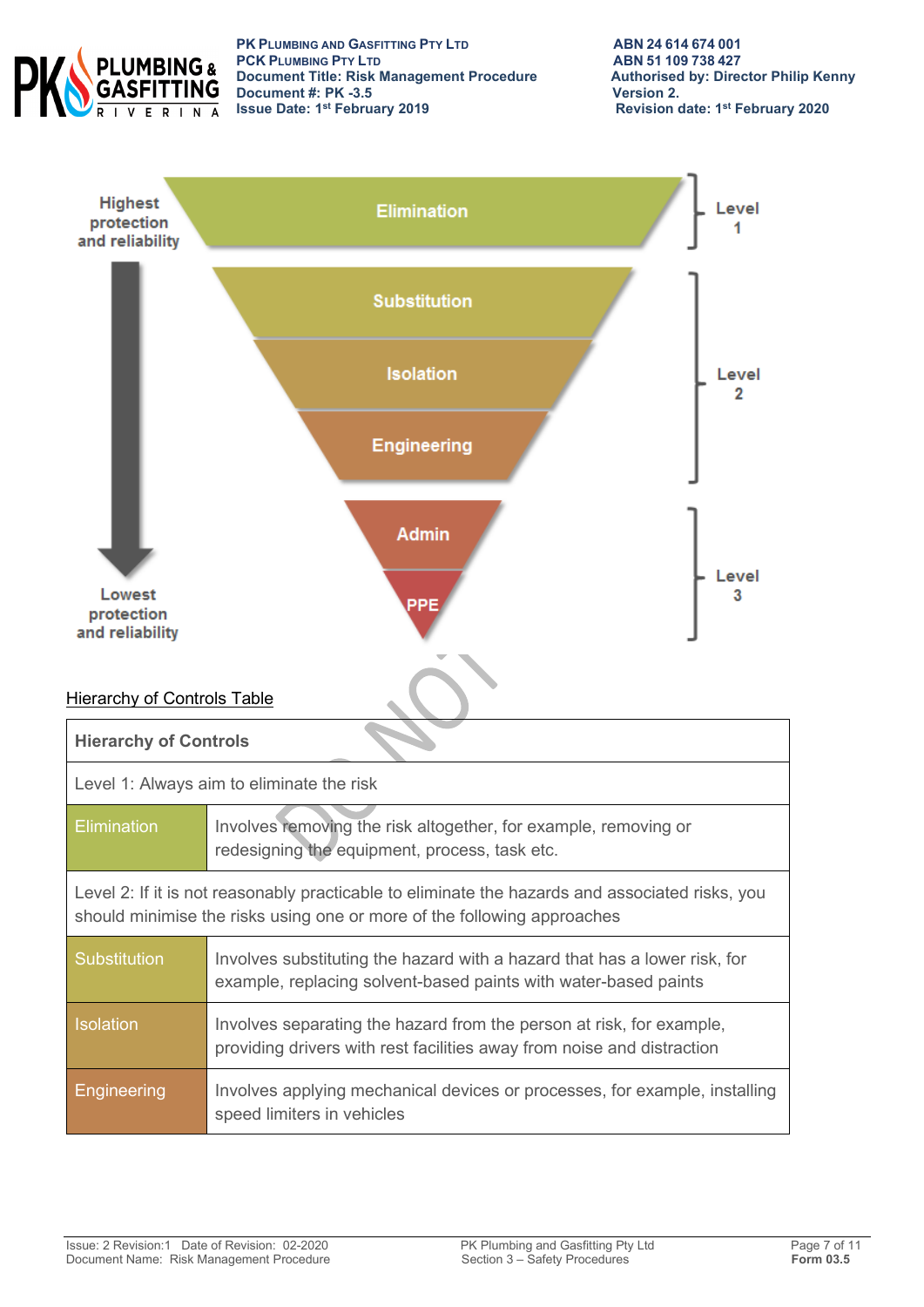

Level 3: Should only be used as a last resort, an interim measure or to support a higher level control measure

| Administration    | Involves minimising the risk by administrative means, such as procedures<br>and training, for example, providing training in safe load restraint methods.<br>It is not recommended to use this control on its own as it relies on human<br>behaviour and supervision. |
|-------------------|-----------------------------------------------------------------------------------------------------------------------------------------------------------------------------------------------------------------------------------------------------------------------|
| Personal          | Involves using PPE, for example, providing high-vis vests, safety goggles                                                                                                                                                                                             |
| <b>Protective</b> | and gloves for those performing loading or unloading activities. While this                                                                                                                                                                                           |
| Equipment         | option can provide added protection, it is considered the least effective                                                                                                                                                                                             |
| (PPE)             | control method.                                                                                                                                                                                                                                                       |

When assessing and selecting the risk treatment options, consider the effectiveness and benefits of the controls with their feasibility and costs. Note that legal and social responsibility requirements may override the simple cost-benefit analysis.

All risks, risk treatment options (controls), implementation plans, responsible persons and due dates must be recorded in our Risk Register and implemented into any relevant documentation such as Safe Work Procedures.

#### **Monitor and review**

This stage involves the ongoing monitoring and review of the risks and their controls.

Monitoring and review is an essential and integral step in the process for managing risk as few risks remain static – changes may be sudden or gradual. Factors that affect the likelihood and consequence of a risk may change over time.

The monitoring and review process can take place on a:

- day-to-day basis as part of daily operations
- ad-hoc basis, for example, after an incident has been reported
- scheduled basis as part of regular audit processes

This stage checks that the risk controls:

- have been implemented
- continue to be effective in eliminating or minimising the risks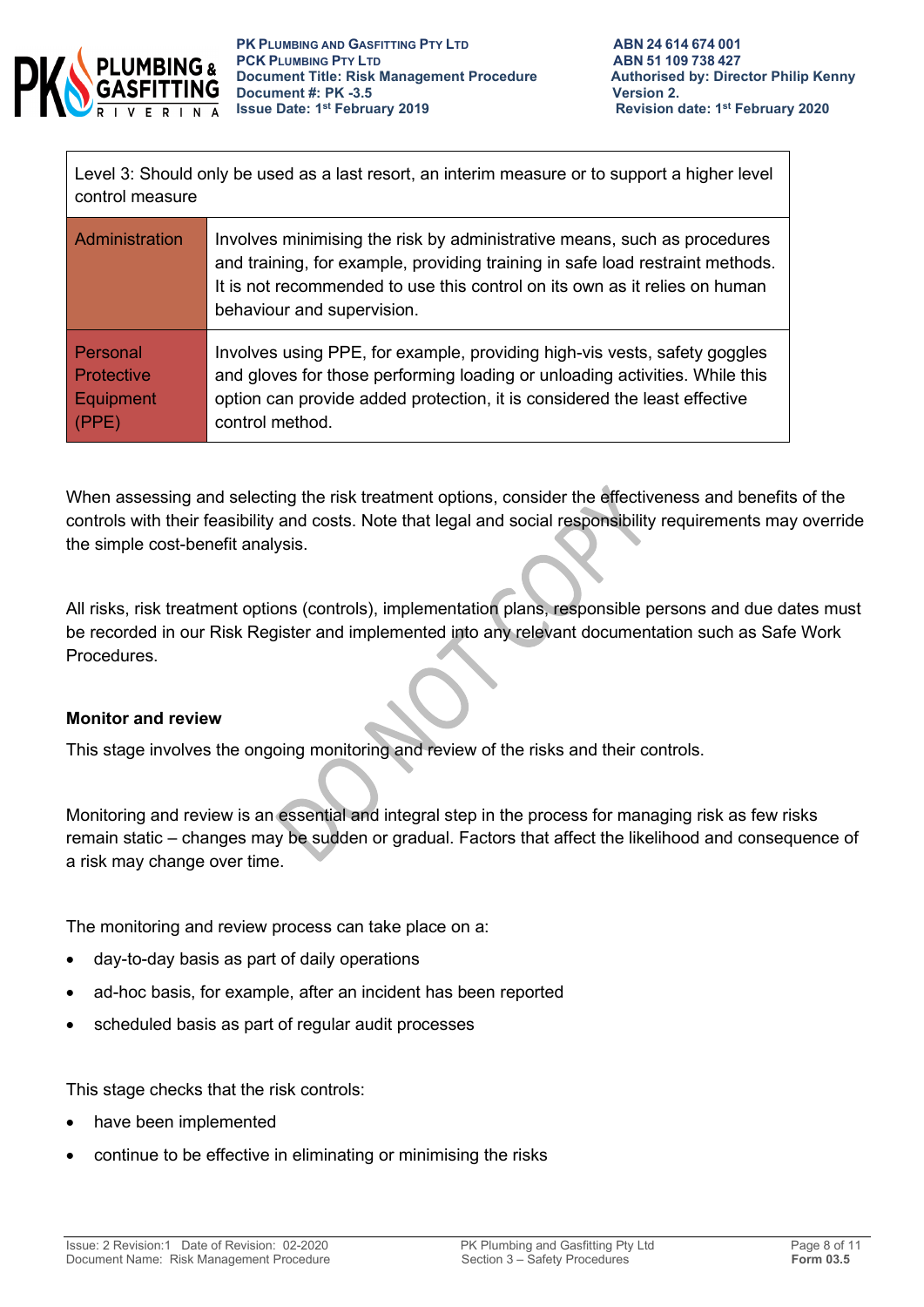

#### • do not result in new risks

If non-conformances or new risks are identified, then the risk management process will need to be repeated to make further decisions about risk treatment.

Our Risk Register will specify who is responsible for implementing the risk controls and by which date. It will also set out the date of the next review of the risk and controls.

#### **Communicate and consult**

It is important to communicate and consult with internal and external stakeholders (the parties impacted by the risks and/or controls) at each stage of the risk management process.

Consultation is a two-way process that involves sharing information with workers (or their representatives), providing the opportunity to express their views, taking the views into account and advising on the outcomes and decisions. Communication is a one-way process that involves sharing or displaying information.

Consultation through genuine involvement and open communication is a clear feature of successful risk management.

### **Responsibilities**

Yenda Pumpout and Septic Service trading as Pumpout Septic Service Riverina has identified the following roles within our organisation with responsibilities for risk management, as:

- the employer/ person conducting a business or undertaking (PCBU)
- managers/supervisors
- workers

#### **Employer/PCBU Responsibilities**

*The Employer or PCBU can be a sole trader, the partners in a partnership, a company, an unincorporated association or a government department.* 

The Employer/PCBU must:

- establish and implement the Risk Management Framework
- allocate resources (personnel and financial) to implement the Risk Management Framework
- define and communicate risk management responsibilities and accountabilities to managers and supervisors and other relevant personnel
- establish the risk management context to set the basic parameters for risk management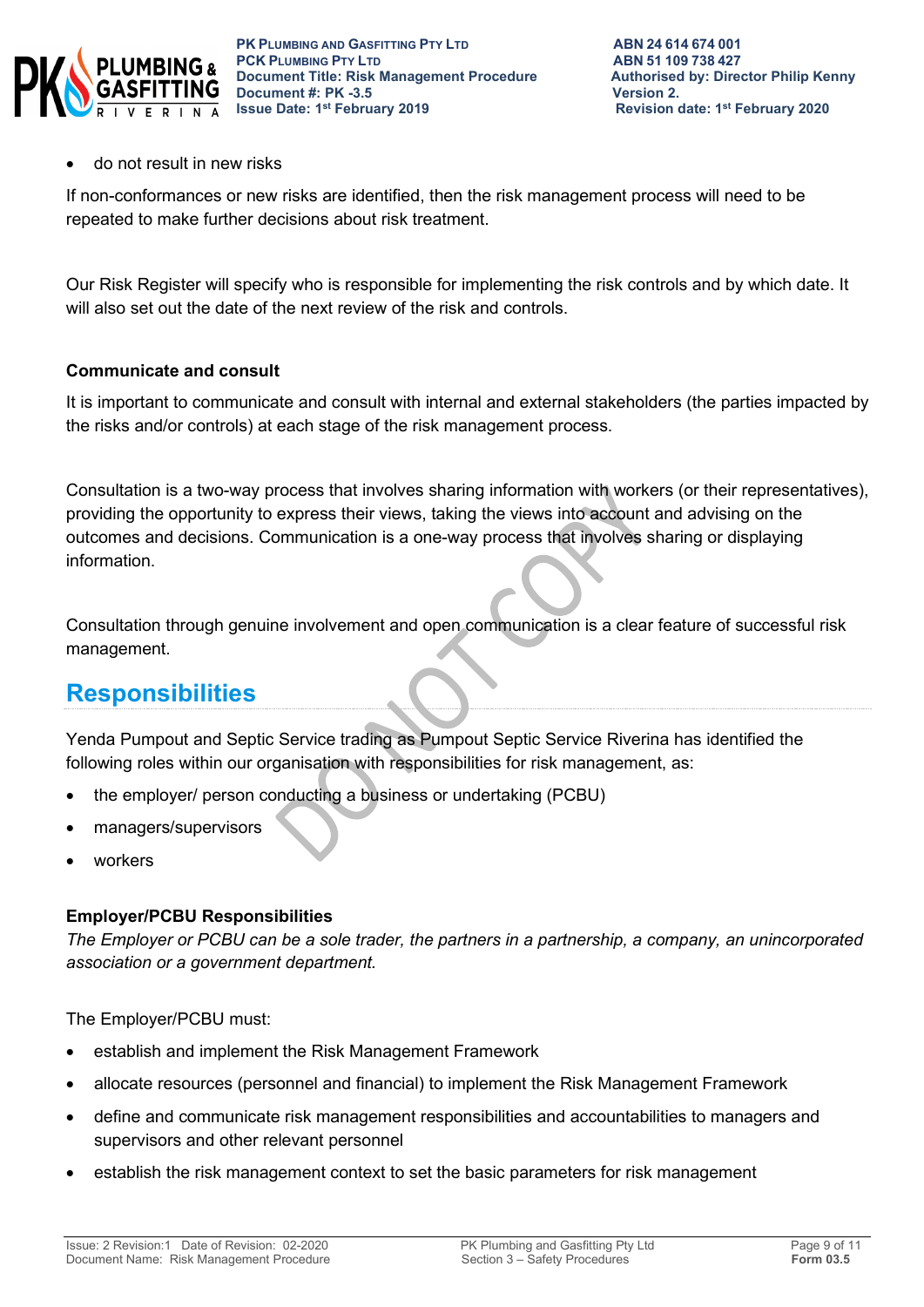

- manage risks identified as 'extreme or high risk levels' and other escalated risks
- monitor risk-related information and data on an ongoing basis and review periodically (i.e. as part of annual audits)
- ensure compliance with the Risk Management Framework

#### **Manager/Supervisor Responsibilities**

*Managers and supervisors are workers who have an area of control within the workplace*

Managers and supervisors must:

- ensure the Risk Management Policy, Procedure and Framework are effectively implemented and followed within their area of control
- accept accountability for identifying, assessing and treating risks within their area of control
- ensure risk treatment measures are implemented within their area of control
- accept accountability for the continuous monitoring and review of risks and the regular analysis and audit of risks within their area of control
- resolve or appropriately escalate risks promptly

#### **Worker Responsibilities**

*A worker is any person who carries out work for a PCBU, including work as an employee, contractor, subcontractor, self-employed person, outworker, apprentice or trainee, work experience student, employee of a labour hire company placed with a 'host employer' and volunteers.*

Workers must:

- comply with the Risk Management Policy, Procedure and other Risk Management Framework measures at all times
- implement all risk treatment measures relevant to their role
- report any risks in the workplace promptly

# **Supporting records**

The following records are created, maintained and reviewed as part of the requirements of this procedure:

- Risk Register
- Audit and Corrective Action Report
- Safe Work Procedure